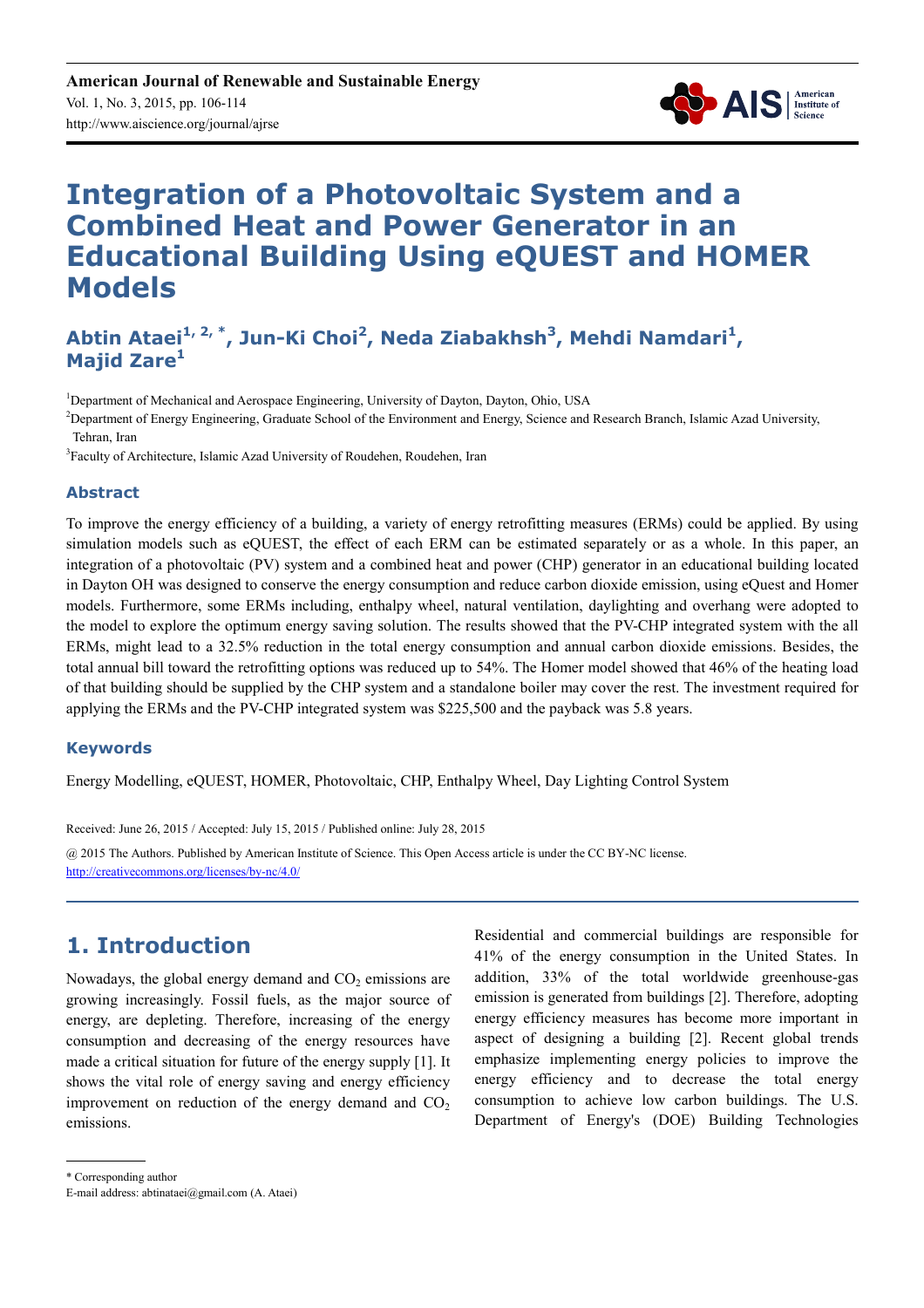Program has adopted the goal of making zero-energy commercial buildings (ZEBs) marketable by 2025 [1,2].

Various level of numerical simulation tools are considered to improve the building energy efficiency and assess the feasibility of application of photovoltaic (PV) systems and combined heat and power (CHP) generation in buildings. Diverse array of building energy simulation tools such as EnergyPlus [3], eQuest [4], DesignBuilder [5], DOE2 [6], ECOTECT [7] and OpenStudio [8] have been developed and used for improving the energy efficiency of buildings.

Greenberg et. al. [9] presented the model of Sustain as a novel interactive graphical interface to simulate and analyze the energy consumption in buildings. Drury et. al. [10] compared the features of many building energy simulation programs. Tsun Ke et. al. [11] examined the impact of energy consumption parameter changes on the total energy consumption of an office building by applying International Performance Measurement and Verification Protocol (IPMVP) and eQuest model. They concluded that the lighting power density has a significant impact on the energy consumption. Zhu [12] used eQUEST to examine different methods of energy savings on a sample building and evaluate the building energy consumption. An existing hotel in Tianjin, China, was investigated by Xing et al. [13]. The results showed that internal loads have the greatest impact on the accuracy of the model followed by the occupancy rate and Coefficient of Performance (COP) of the cooling systems. Li et. al. [14] used DOE 2.1 model to show a possibility of 9.3% energy conservation by optimizing the daylighting in an office building. Chidiac et. al. [15], by using EnergyPlus, investigated multiple Energy Retrofitting Measures (ERMs) such as heating efficiency, infiltration, lighting load for three different buildings. They concluded that in most cases, combination of multiple ERMs would not result same to the sum of the individual ERMs.

Heat and electricity are the major energy needed in commercial buildings. In most cases, the heat and electricity are supplied by utility companies. However, on-site heat and electricity production might not only provide the energy demand in buildings in an economical way, but also it could make a possibility to export the excess energy.

Recent studies suggested PV systems and CHP generators for on-site production of heat and electricity in buildings [16-28]. Lee et. al. [16] considered a Building Integrated PV (BIPV) system for a zero energy building with the capacity of 105 MWh which could supply not only the total energy consumption but also it can produce an extra electricity. Angrisania et. al. [17] accomplished an experimental analysis on a heating, ventilation and air conditioning (HVAC) system in conjunction with a natural gas-fired micro-CHP. Giffin [18] concluded that the CHP system is much more efficient and cost-effective than the conventional power supply, if it uses the natural gas as the main fuel. Entchev et. al. [19] analyzed a ground source heat pump (GSHP) CHP system for a commercial building.

In this study, eQUEST as a well-known building energy model, is used to estimate the energy consumption of a 4 story educational building in Dayton, Ohio, as the baseline model. Then, some retrofitting measures were applied to the baseline model to examine the low cost ERMs to reduce the total energy demand. An integration of a PV system and a CHP generator (PV-CHP) was suggested to supply the energy demand. To explore the optimal configuration for the on-site heat and power generation system, the model of Homer [29] was employed. Homer analyzed all scenarios through its optimization and sensitivity analysis algorithms and suggested the best economical scenario for configuration of the on-site heat and power generation system.

The present paper differs from the similar studies in that it was attempted to make a connection between eQUEST and HOMER models to explore the optimum scenario for the PV-CHP integrated system with consideration of ERMs' effects on the building's energy demand at the same time. Because Homer model cannot simulate the energy performance of the building and effects of the other retrofitting measures, the building was simulated by eQUEST at the same time to investigate the new energy consumption. Finally, the total energy consumption and  $CO<sub>2</sub>$  emission of the baseline model were compared to those of the final situation.

# **2. Baseline Model Development**

A 4-story educational building with area of  $25,000$  ft<sup>2</sup> in Dayton Ohio was modelled in eQUEST. In Dayton OH, the weather condition is of mixed dry type the latitude and longitude are 39.7594°N, 84.1917°W, respectively. The building dimensions are 85ft x 73ft and the roof to ceiling height is almost 13ft. The schedule is 8am to 5pm from Monday to Friday. Hence, HVAC system starts at 7am and stops at 5pm only in working days. Case assumptions are given in Table 1.

**Table 1.** Assumptions for the baseline model.

| Working hours in the educational building | A 10-hour shift     |
|-------------------------------------------|---------------------|
| The building shape                        | Square              |
| The HVAC system type                      | Variable air volume |
| The humidity control type                 | Active              |
| Insulation of the roof and floor          | $R-25$              |
| Insulation of the external walls          | $R-16$              |

All equipment is controlled by a central system which is installed on the building roof and is responsible to support air conditioning, heating and cooling of the whole area. The type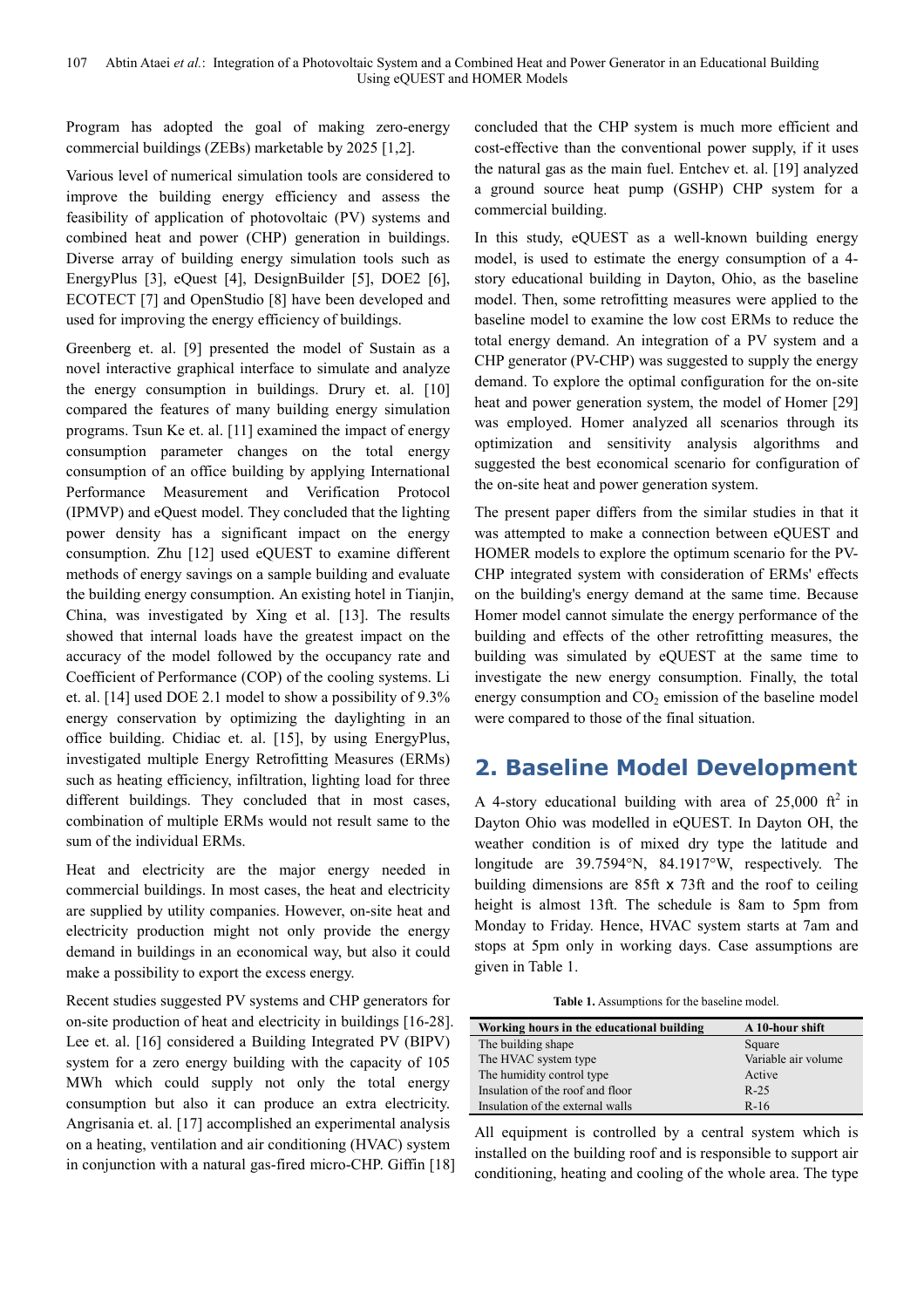of the system is variable air volume (VAV) including an air handling unit (AHU), three chillers and a cooling tower. The building has some integrated digital controllers which currently manage the space temperature of the building. The façades are of ordinary one which is common in Dayton. It means the window wall ratio is 35%.

Firstly, the baseline model in eQUEST was developed (Fig. 1). In this step, there is no ERMs and it was assumed that only the default system has been installed exactly according to the case assumptions. It means only the existing envelope and HVAC system were simulated. Then, the heating and cooling loads were calculated. After performing the simulation, electric and gas consumptions were computed by the model. The results are shown in Fig*.*2.



**Fig. 1.** The baseline model of the educational building.



**Fig. 2.** Annual electric and gas consumptions before applying ERMs.



**Fig. 3.** Baseline monthly utility bills, in USD.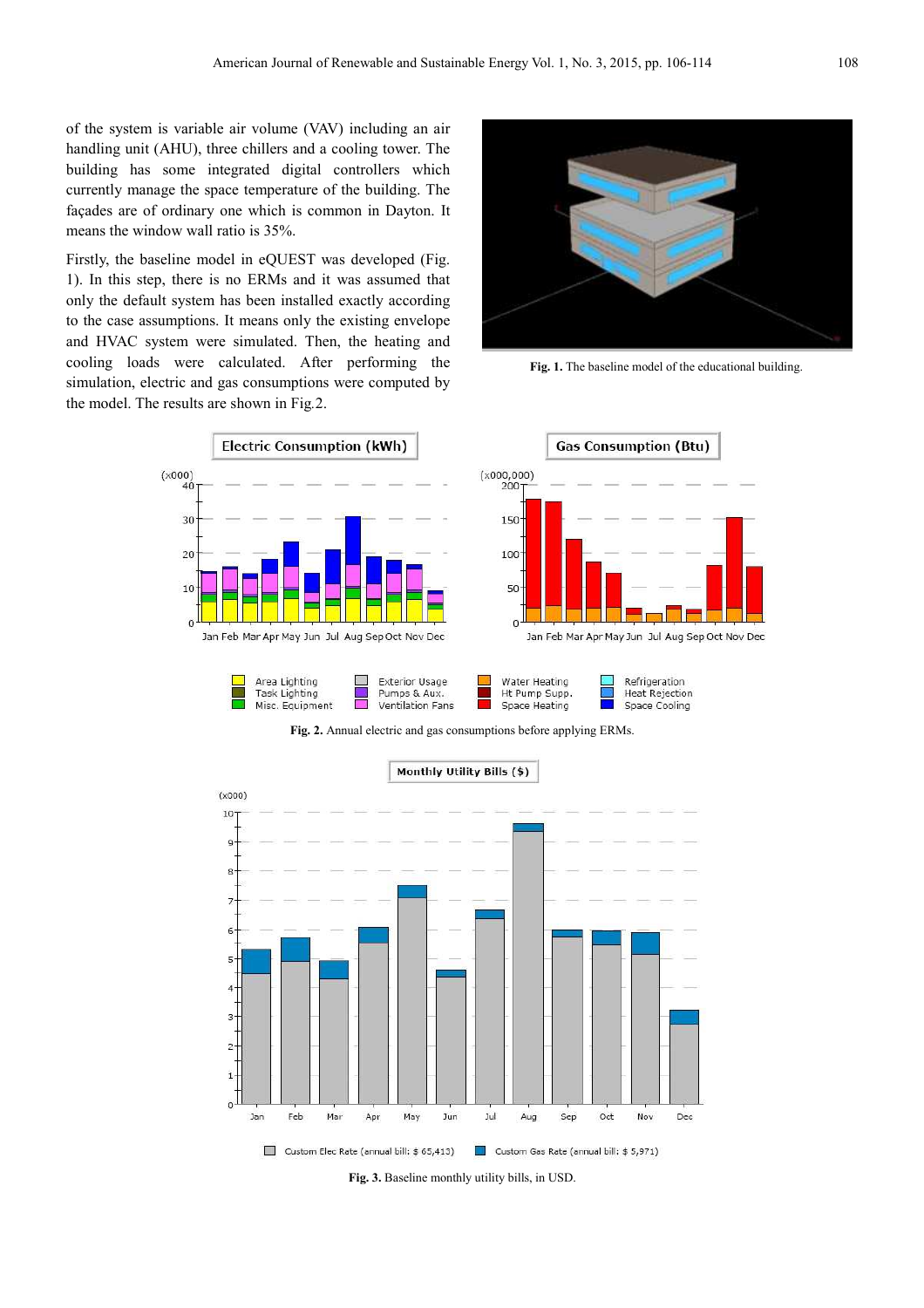Gas consumption estimated in eQUEST was in terms of BTU which was converted to MWh. Therefore, total electric and gas consumptions were 214.04 and 299.05 MWh, respectively (Table 2). It should be noted that Ataei et al. [20] concluded that for a sample commercial building, the difference between eQUEST results and real electricity and gas consumption bills are less than 3%. Hence, eQUEST results could be trusted with an acceptable accuracy.

**Table 2.** The baseline annual energy demand.

| <b>Annual energy consumption (MWh)</b> |        |
|----------------------------------------|--------|
| Electric consumption                   | 214.04 |
| Gas consumption                        | 299.05 |
| Total energy consumption               | 513.09 |

Since the climate condition is different in each month, different monthly utility bills will be received. The minimum and maximum rates belonged to August and December, respectively. Fig. 3 shows the total annual utility bill across all rates which equals to \$71,384.

To simplify the model, it was assumed that the demand for electricity is supplied only by the utility company's natural gas fired power plant. Therefore, natural gas could be considered as the sole source of the  $CO<sub>2</sub>$  emissions for the entire of the energy system. Based on the data given by the US Energy Information Administration website [30], the  $CO<sub>2</sub>$ emission factor for natural gas is 1.21 pounds of  $CO<sub>2</sub>$  per kWh. Hence, for 513.09 MWh of total annual energy consumption,  $281.61$  tons of  $CO<sub>2</sub>$  emission would be generated per year.

## **3. Applying ERMs to the Baseline Model**

Before designing an on-site heat and power generator (based on PV and CHP) to supply the energy demand in that educational building, the following ERMs were adopted to the building to reduce the total energy consumption. The following ERMs were analyzed using eQUEST model. Then, those were evaluated to achieve the impact of applying all ERMs to the baseline model.

#### *- Enthalpy wheel*

The enthalpy wheel is a device that can recover the heat loss through an air-to-air heat exchanger. The main idea of the facility is to get both heat and moisture from the exhaust air and use it for the fresh air entering the HVAC system. Therefore, it can reduce the total energy consumption since less energy is needed to make the inlet air meet the designed criteria [31].

*- Natural Ventilation* 

Natural ventilation is a passive method to supply and exhaust the air through the space only by natural facilities. It means no air moving equipment such as fans, electrical dampers is required for ventilation. The pressure differences between the building structure and the surrounding cause the natural air flow which may result in indoor space cooling and ventilation. Therefore, natural ventilation may reduce the total energy cost since less energy is required to supply outdoor air to the space [32].



**Fig. 4.** The building model after applying the ERMs.

#### *- Daylighting*

Another suggested ERM is to optimize the daylighting to reduce the electrical energy consumption used for lighting. Daylighting is a free approach but it is limited. If the building is designed correctly, energy can be saved not only by reduction in the electrical lighting loads but also through decreasing the cooling load and lowering its internal heat gains. It means by applying daylighting measures in the building, the operation efficiency of the building and its occupants will be improved [33].

#### *- Overhang*

Overhangs and fins on the building's façade prevent direct sunlight from shining into the building in the summer, thus reducing the cooling load and preventing glare. The projection of each overhang on the glazing is about 1 to 3 ft. Ataei et. al. [20] showed that the best energy saving will be on the depth of 3 ft for commercial buildings in Dayton OH. Also, according to their model, only the southern fenestrations need to be equipped with fins and overhangs.

#### *- Sky Lift Roof*

To make more air circulations and a better natural light, sky lift roof is another passive measure. It is attached to the wall framing and standard roof jacks [34].

#### *- Results of the ERMs*

The following ERMs were adopted to the eQuest baseline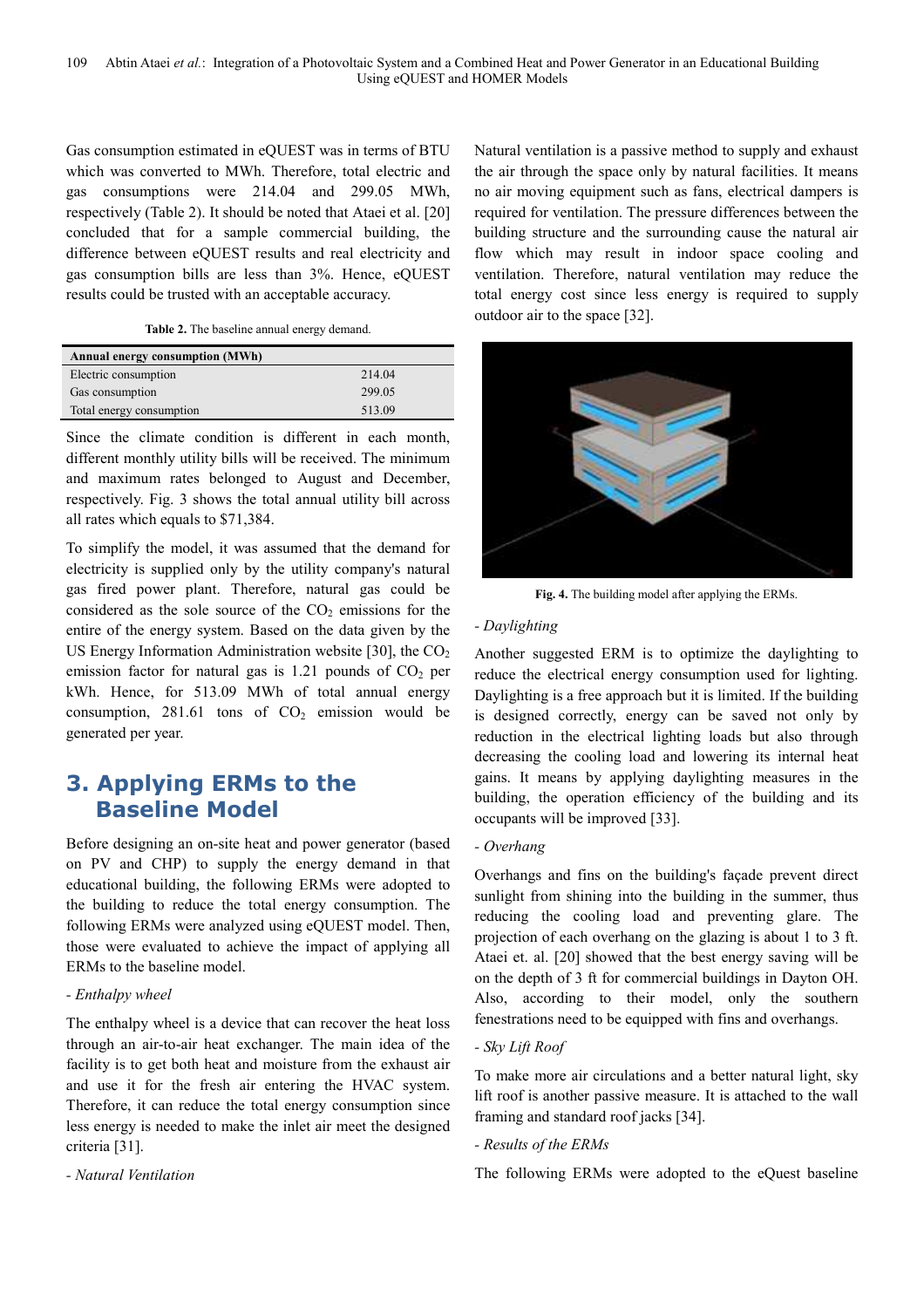model and their effectiveness was estimated. Fig.4 shows the building model with the improved façade .

- Applying the enthalpy wheel and heat recovery.
- Applying a natural ventilation for all zones.
- Improvement of daylighting.
- The overhangs were installed on the south facing windows.
- Installing a sky lift roof.

**Table 3.** Annual energy demand after applying the ERMs.

| <b>Annual energy consumption (MWh)</b> |        |
|----------------------------------------|--------|
| Electric consumption                   | 199.35 |
| Gas consumption                        | 175.79 |
| Total energy consumption               | 375.14 |

The results of the eQuest model after applying those ERMs are given in Fig. 5 and Tables 3 and 4. As seen, the ERMs affected the electric and gas consumptions significantly. The new total electric and gas consumptions are 199.35 and



175.79 MWh, respectively. The new results indicated a 6.8% saving in electric consumption, while 41.2% saving is achieved in gas consumption which is a significant reduction in fuel consumption (Table 3). The detail comparisons are given in Table 4. Table 4 clarifies a 26.9% improvement in total energy consumption of the educational building.

**Table 4.** Comparison between before and after applying the ERMs.

| <b>Annual energy</b><br>consumption | <b>Baseline</b><br>(MWh) | After applying the<br><b>ERMs (MWh)</b> | <b>Saving</b> |
|-------------------------------------|--------------------------|-----------------------------------------|---------------|
| Electric consumption                | 214.04                   | 199.35                                  | $6.8\%$       |
| Gas consumption                     | 299.05                   | 175.79                                  | 41.2%         |
| Total energy<br>consumption         | 513.09                   | 375.14                                  | 26.9%         |

Fig. 6 demonstrates the total annual utility bill across all rates after applying the ERMs. That is \$65,504 which shows a 8.2% saving. In addition, in this step, for 375.14 MWh of total energy consumption,  $205.89$  tons of  $CO<sub>2</sub>$  emission would be generated which is about 27% reduction.





**Fig. 5.** Electric and gas consumptions after applying the ERMs.



**Fig. 6.** The monthly utility bill in USD after applying the ERMs.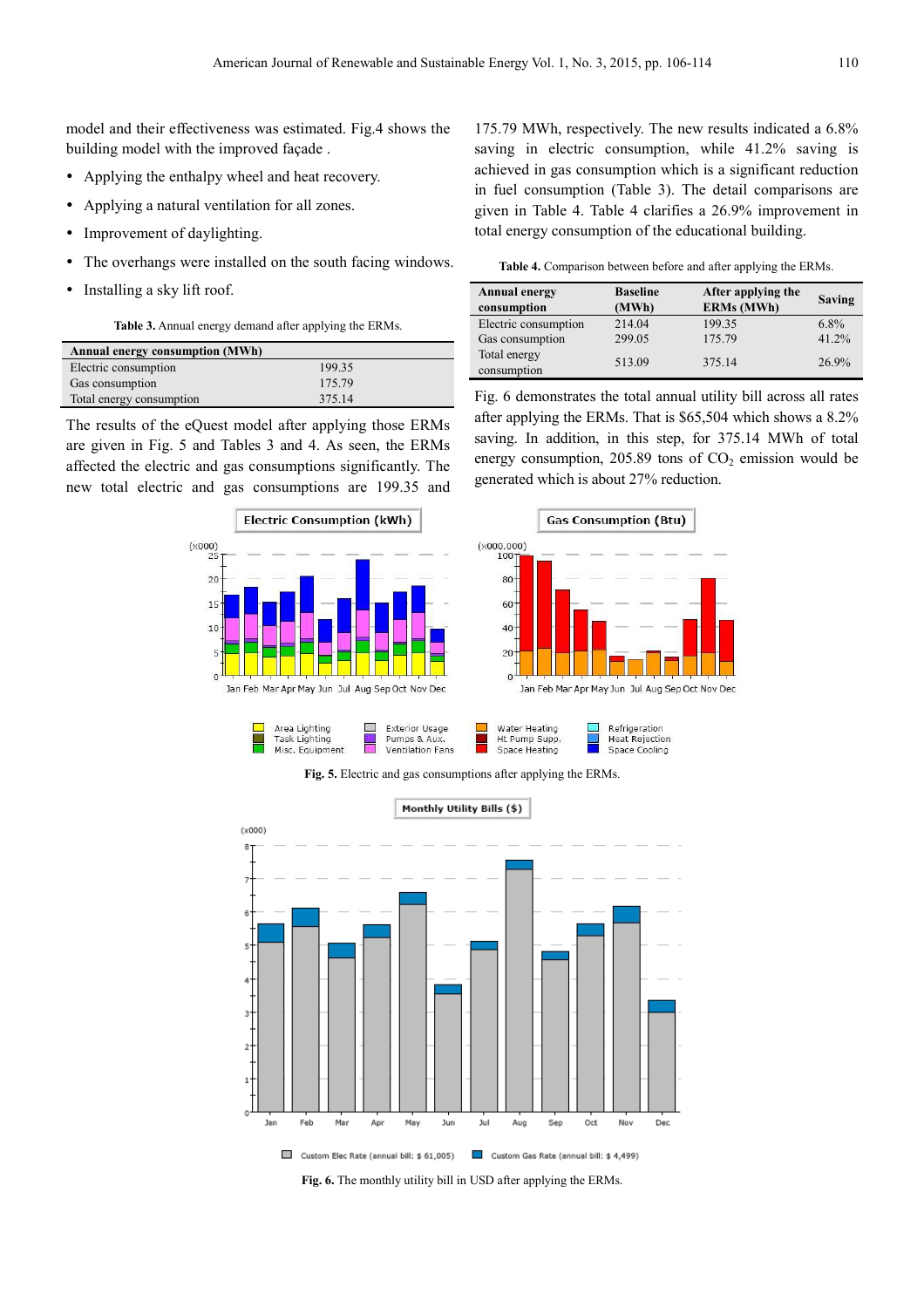# **4. Designing an On-Site Energy Generator**

*- CHP* 

Generators are devices which produce electricity and release heat as a by-product due to their structures and inefficiencies. CHP systems can recover the waste heat to supply useful heat in terms of hot water, hot air, hot oil or steam. It would be environment friendly because of the much higher energy efficiency [35].

*- PV* 

A PV system is a facility which converts sunlight to electricity. The PV system includes some PV arrays, generator, inverters, wirings, etc. It can be connected to the electricity network in case of being on-grid or equipped with batteries and working independently in the mode of off-grid.

#### *- PV-CHP integrated system*

The new heat and electricity demand of the educational building after applying the aforementioned ERMs can be supplied by an integration of a PV and a CHP system which is called PV-CHP integrated system. The optimum scenario for the PV-CHP integrated system can be achieved by using Homer model and the performance of that optimal scenario can be estimated in detail by using eQuest model.



- Latitude information of the Dayton OH and the updated data through the Internet.
- The monthly energy consumption and heating and cooling loads for 24 hours of day in detail from the eQuest model after applying the ERMs to the baseline model.

The all acceptable capacities for the PV, converter, batteries and power generator were calculated by Homer model and the optimal scenario for the PV-CHP integrated system was determined. The optimal scenario is given in Table 5.

| <b>Table 5.</b> The optimal scenario for the PV-CHP integrated system according |
|---------------------------------------------------------------------------------|
| to Homer results.                                                               |

| <b>PV</b> Array                   | <b>10 kW</b>             |  |  |
|-----------------------------------|--------------------------|--|--|
| Generator 1                       | $15 \text{ kW}$          |  |  |
| <b>Battery</b>                    | 48 Batteries, 125Ah each |  |  |
| Inverter                          | 10kW                     |  |  |
| Rectifier                         | $10 \text{ kW}$          |  |  |
| Dispatch strategy: cycle charging |                          |  |  |

Based on HOMER results, and to estimate the performance of the PV-CHP integrated system, the building which was equipped with the ERMs, including enthalpy wheel and heat recovery, natural ventilation, daylighting, overhang and sky lift roof and the optimal PV-CHP integrated system, which is called the final situation, was modeled by eQUEST. The results are given in Fig. 7.



**Fig. 7.** The electric and gas consumptions after applying ERMs and the PV-CHP integrated system.

**Table 6.** Comparison of the annual energy demand between the baseline and final situation.

|                           | <b>Baseline</b> | <b>Final situation (MWh)</b> | Comparison |         |
|---------------------------|-----------------|------------------------------|------------|---------|
| Annual energy consumption | (MWh)           |                              | Value      | Percent |
| Electric consumption      | 214.04          | 193.14                       | 20.9       | 9.7%    |
| Gas consumption           | 299.05          | 152.81                       | 146.24     | 48.9%   |
| Total energy consumption  | 513.09          | 345.95                       | 167.14     | 32.5%   |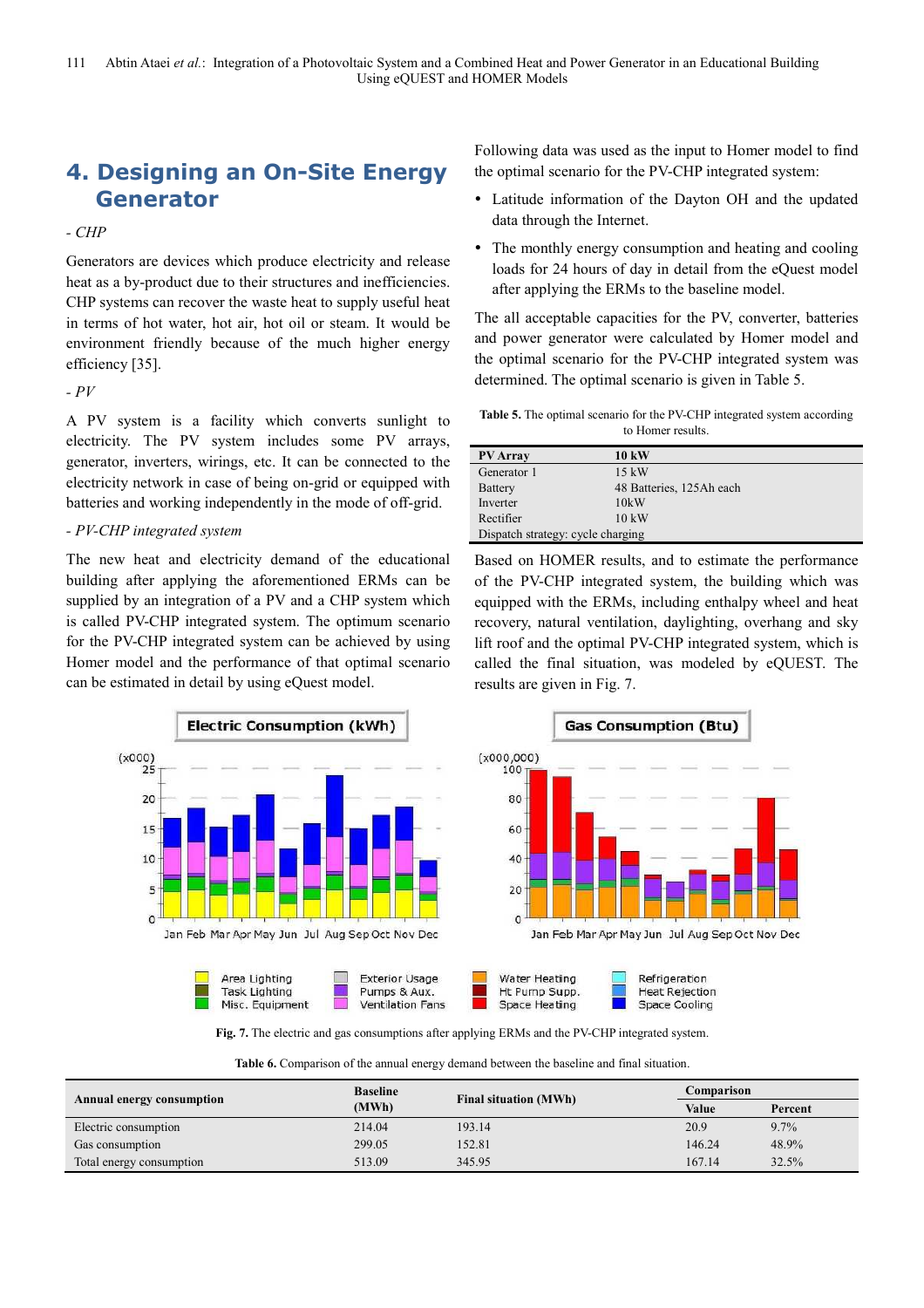The annual energy demand of the educational building before and after applying the ERMs and the PV-CHP integrated system (the final situation) was compared in Table 6. As seen, the building electric consumption in the baseline and final situation are 214.04 and 193.14 MWh, respectively. It means the electricity consumption has been decreased by 9.7% compared to the baseline model. Also, the gas consumption in the baseline and final situation are 299.05 and 152.81 MWh, respectively. In this case, a noticeable reduction in gas consumption was achieved which was about 48.9%. Finally, comparing the total energy consumption of the baseline and

final situation (513.09 and 345.95 MWh) shows a 32.5% reduction.

Fig. 8 shows the total annual utility bill across all rates for the final situation. The total annual bill across all rates of the final situation is \$32,924, compared to the baseline which was \$71,384, shows approximately a 54% decrease.

For 345.95 MWh of total energy consumption, 189.87 tons of  $CO<sub>2</sub>$  emission is generated which shows approximately 32.6% reduction compared to the baseline. The  $CO<sub>2</sub>$  emissions of the baseline and final situation are shown in Table 7

**Table 7.** Comparison of the annual  $CO<sub>2</sub>$  emission between the baseline and final situation.

|                                                     | <b>Baseline</b> | <b>Final situation</b> | $CO2$ emission decrease |         |
|-----------------------------------------------------|-----------------|------------------------|-------------------------|---------|
| $CO2$ emissions                                     | (ton)           | (ton)                  | Value                   | Percent |
| $CO2$ emissions because of the electric consumption | 117.48          | 106.00                 | 11.48                   | 9.8%    |
| $CO2$ emissions because of the gas consumption      | 164.13          | 83.87                  | 80.26                   | 48.9%   |
| Total $CO2$ emissions                               | 281.61          | 189.87                 | 91.74                   | 32.5%   |



**Fig. 8.** The monthly utility bill in USD for the final situation.

According to the results of Homer model, the total heating load of the building should not be supplied by the PV-CHP integrated system. Table 8 shows the fractions of thermal loads supplied by the PV-CHP integrated system and the existing stand alone boiler.

|  |  |  |  |  |  | Table 8. Share of each thermal energy suppliers. |
|--|--|--|--|--|--|--------------------------------------------------|
|--|--|--|--|--|--|--------------------------------------------------|

| Thermal energy suppliers in the building | <b>Supply fraction</b> |
|------------------------------------------|------------------------|
| New CHP system                           | 46%                    |
| Existing stand alone boiler              | 54%                    |
| Total                                    | $100\%$                |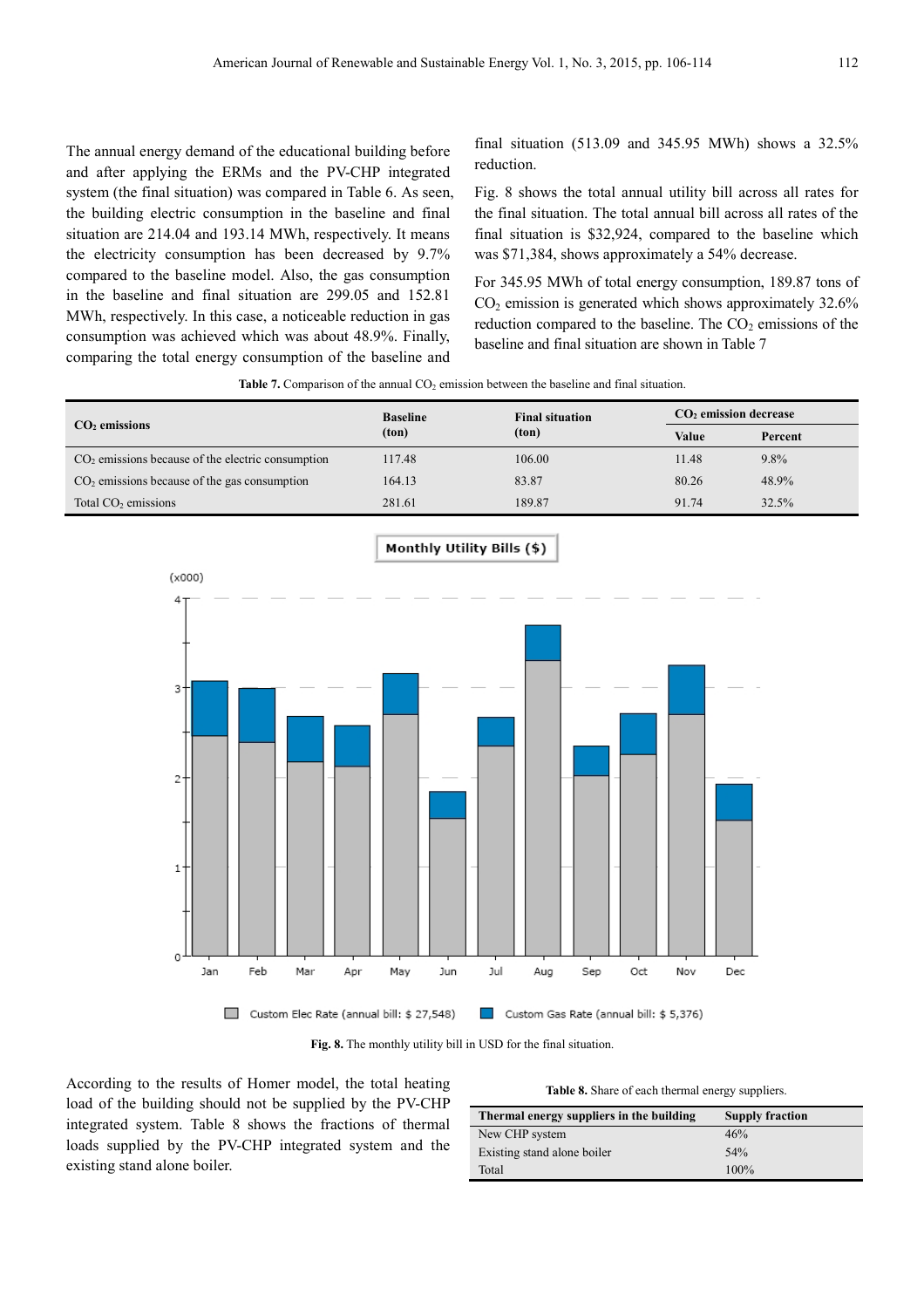According to the price of the components required for the aforementioned ERMs and the optimal scenario for the PV-CHP integrated system predicted by Homer and eQuest models, the final situation needs investment of \$225,500. Therefore, the simple payback time is about 5.8 years thanks to \$38,460 annual energy saving.

# **5. Conclusions**

Although many studies were conducted on designing and optimization of PV and CHP systems' components in buildings, no attention has been paid to integration of those systems with consideration of ERMs' effects on the building's total energy demand. Applying ERMs in the building will affect not only the building's heating and cooling loads but also the power load because of changing the lighting and solar heat gain ratio. That may change the optimum structure of the PV-CHP integrated system which is supposed to supply those loads in the building.

This study combined Homer and eQuest models to develop a systematic approach to optimal design of the PV-CHP integrated system to supply the power, heating and cooling loads of the building which are directly affected by applying the ERMs.

There are some kinds of ERMs which could be applied to a building to save energy. The energy simulation models such as eQUEST are appropriate tools to analyze the energy performance of the building, before and after applying the ERMs. In this study, some ERMs including enthalpy wheel, heat recovery, natural ventilation, daylighting, overhang and sky lift roof were applied to an educational building located in Dayton OH.

After adopting the low cost ERMs to the baseline model, an integration of a PV and a CHP system was suggested to supply the energy demand. To find the optimal configuration for the on-site heat and power generation system, the model of Homer was employed. The Homer model examined all acceptable capacities for the PV, converter, batteries and power generator and the optimal scenario for the PV-CHP integrated system was determined.

The results of the study showed the followings;

- Applying the enthalpy wheel, heat recovery, natural ventilation, daylighting, overhang and sky lift roof might lead to 29.4% energy saving.
- Adopting the optimal PV-CHP integrated system to the building after applying the ERMs would result in 32.5% decrease in the total energy consumption.
- The total annual utility bill associated with the final situation was \$32,924. It showed about 54% decrease in comparison with the baseline model (\$71,384).
- The comparison of the annual  $CO<sub>2</sub>$  emissions between the baseline and final situation showed a 32.5% reduction.
- Applying the EMRs and the optimal PV-CHP integrated system required investment of \$225,500. The payback time was less than 6 years thanks to \$38,460 annual energy saving.

The Homer model showed that in the optimal configuration of the PV-CHP integrated system, 46% of the heat demand is supplied by the CHP system and the rest should be provided by the existing standalone boiler.

### **References**

- [1] Asia/World Energy Outlook 2013, The Institute of Energy Economics (IEEJ), Japan, pp. 15-17 and 77-86.
- [2] Buildings energy data book, US Department of Energy; 2011. http://buildingsdatabook.eere.energy.gov/.
- [3] EnergyPlus, Version 7.2., Lawrence Berkeley National Laboratory, Berkeley, CA, 2012.
- [4] eQUEST, Lawrence Berkeley National Laboratory, Berkeley, CA, 2010.
- [5] DesignBuilder, DesignBuilder Software Ltd., 2012.
- [6] DOE-2, Lawrence Berkeley National Laboratory, Berkeley, CA, 2008.
- [7] Ecotect Analysis 2011, Autodesk, 2011.
- [8] OpenStudio, Version 0.9.0, National Renewable Energy Laboratory, Golden, CO, 2012.
- [9] D. Greenberg, K. Pratt, B. Hencey, N. Jones, L. Schumann, J. Dobbs, Z. Dong, D. Bosworth, B Walter, Sustain: An experimental test bed for building energy simulation, Energy and Buildings 58 (2013) 44–57.
- [10] Drury B. Crawley, Jon W. Hand, Michael Kummert, Brent T. Griffith, Contrasting the capabilities of building energy performance simulation programs, Journal of Building and Environment 43 (2008) 661–673.
- [11] Ming Tsun Ke, Chia hung Yeh and Jhong Ting Jian, Analysis of building energy consumption parameters and energy savings measurement and verification by applying eQUEST software, Energy and Buildings 61 (2013) 100–107.
- [12] Y. Zhu, Applying computer-based simulation to energy auditing: A case study, Energy and Buildings 38 (2006) 421-428.
- [13] Jincheng Xing, Peng Ren and Jihong Ling, Analysis of energy efficiency retrofit scheme for hotel buildings using eQUEST software: A case study from Tianjin, China, Energy and Buildings 87 (2015) 14–24.
- [14] D.H.W. Li, J.C. Lam, S.L. Wong, Daylighting and its effects on peak load determination, Energy 30 (2005) 1817–1831.
- [15] S.E. Chidiac, E.J.C. Catania, E. Morofsky, S. Foo, Effectiveness of single and multiple energy retrofit measures on the energy consumption of office buildings, Energy 36 (2011) 5037-5052.